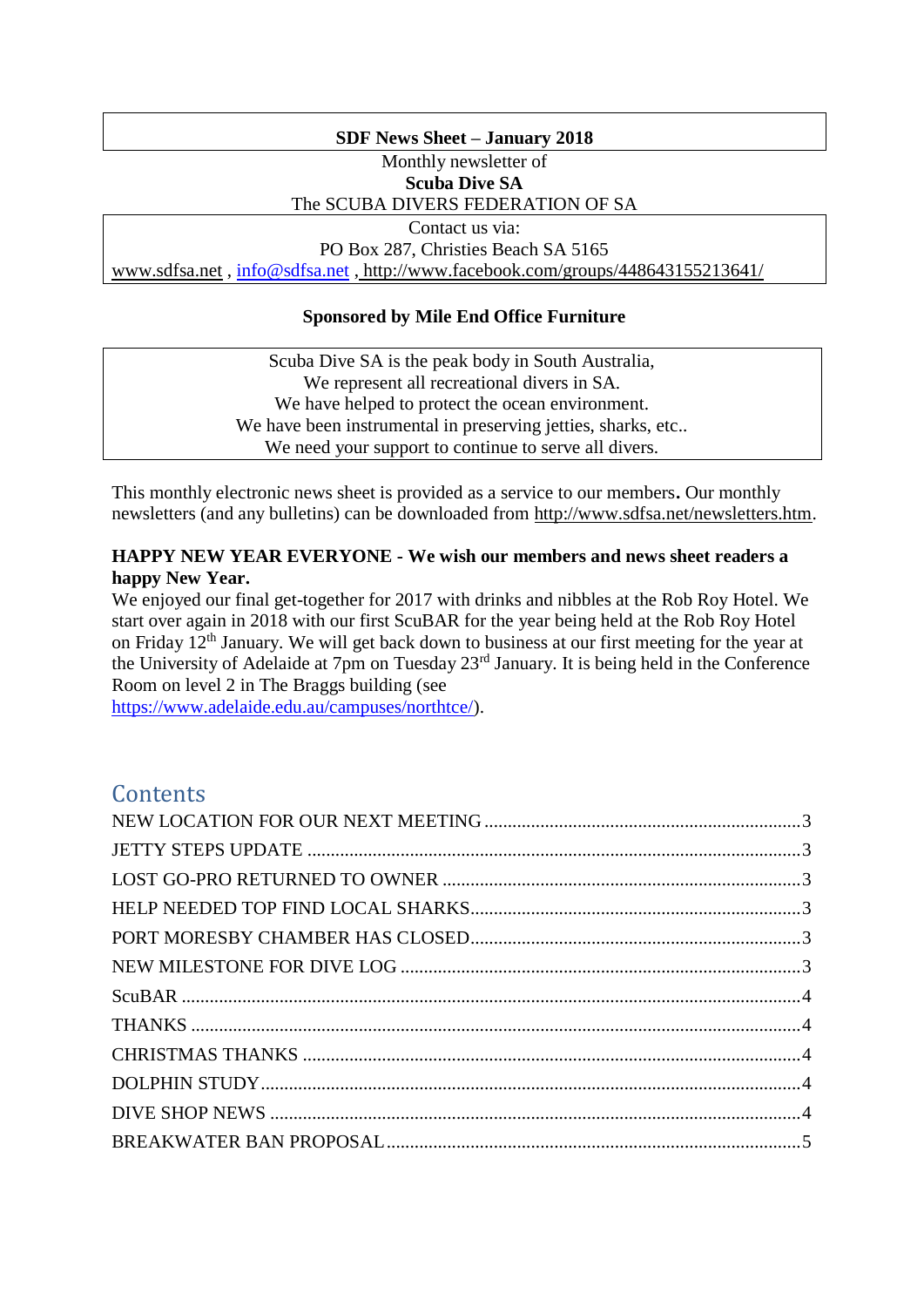| NEW UNDERWATER DISCOVERIES IN GREECE REVEAL ANCIENT ROMAN                                                                  |  |
|----------------------------------------------------------------------------------------------------------------------------|--|
|                                                                                                                            |  |
|                                                                                                                            |  |
|                                                                                                                            |  |
|                                                                                                                            |  |
|                                                                                                                            |  |
|                                                                                                                            |  |
|                                                                                                                            |  |
| SOUTH AUSTRALIAN DIVE MEDICAL PRACTITIONERS & MEDICAL FACILITIES 8                                                         |  |
| RADIOACTIVE SUBSTANCES ARE SEEPING OUT OF A UNITED STATES<br>NUCLEAR WASTE DUMP ON A REMOTE AND LOW-LYING PACIFIC ATOLL  9 |  |
| PACIFIC ISLAND COUNTRIES COULD LOSE MOST OF THE FISH IN LOCAL                                                              |  |
| CLUBS TO INFORM US OF THEIR CURRENT MEMBERSHIP NUMBERS                                                                     |  |
|                                                                                                                            |  |
|                                                                                                                            |  |
|                                                                                                                            |  |
|                                                                                                                            |  |
| REDUCED MURRAY OUTFLOWS IMPACTING ON SOUTHERN OCEAN  10                                                                    |  |
|                                                                                                                            |  |
|                                                                                                                            |  |
|                                                                                                                            |  |
|                                                                                                                            |  |
| SUBMARINE AE1 FOUND                                                                                                        |  |
|                                                                                                                            |  |
|                                                                                                                            |  |
| NEW CORAL SPECIES DISCOVERED ON GREAT BARRIER REEF 13                                                                      |  |
|                                                                                                                            |  |
|                                                                                                                            |  |
| 19TH INTERNATIONAL CONFERENCE ON SHELLFISH RESTORATION  13                                                                 |  |
|                                                                                                                            |  |
| PARKS & LEISURE AUSTRALIA + RECREATION SA CONFERENCE 14                                                                    |  |
|                                                                                                                            |  |
| SENATE INQUIRY INTO CURRENT & FUTURE IMPACTS OF CLIMATE CHANGE                                                             |  |
|                                                                                                                            |  |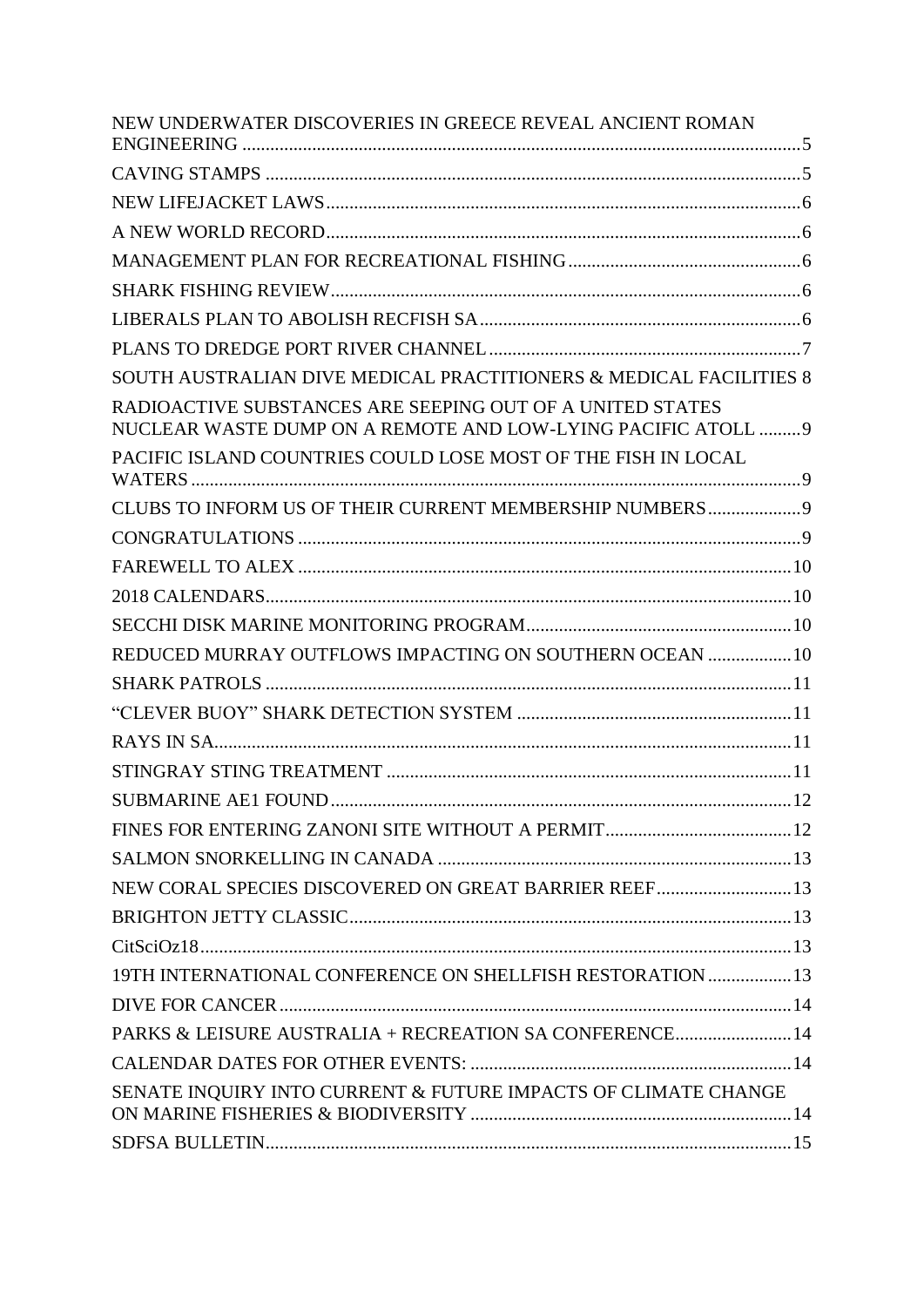# <span id="page-2-0"></span>**NEW LOCATION FOR OUR NEXT MEETING**

The next meeting of Scuba Dive SA is being held in the Conference Room on level 2 in The Braggs building (see<https://www.adelaide.edu.au/campuses/northtce/>) at the University of Adelaide at 7pm on Tuesday 23<sup>rd</sup> January. Further details will be announced closer to the date.

### <span id="page-2-1"></span>**JETTY STEPS UPDATE**

There are now some steep steps at Wallaroo jetty providing access to the shoreline/water at the base of the jetty. The new steps at the Port Hughes and Port Noarlunga jetty provided divers with easy entry and exit over the Christmas break.

### <span id="page-2-2"></span>**LOST GO-PRO RETURNED TO OWNER**

Another lost camera find has surfaced (pardon the pun). Scott Mueller found a Go-Pro camera at the bottom of a lake and was able to track down its owner and return it to her – see [www.9news.com/life/heartwarming/it-was-as-good-as-gone-gopro-filled-with-memories-of](http://www.9news.com/life/heartwarming/it-was-as-good-as-gone-gopro-filled-with-memories-of-late-father-returned-to-teen/503061389)[late-father-returned-to-teen/503061389](http://www.9news.com/life/heartwarming/it-was-as-good-as-gone-gopro-filled-with-memories-of-late-father-returned-to-teen/503061389) .

### <span id="page-2-3"></span>**HELP NEEDED TOP FIND LOCAL SHARKS**

Professional shark photographer Andy Murch (see elasmodiver.com) is hoping to find endemic catsharks, carpetsharks or other small local species in South Australia. "Any info you can offer on dive sites, best time of year and likelihood of encounters would be extremely welcome. There is also a collared carpet shark that I have heard shows up in your neck of the woods. If you do hear of anyone finding any of these with some regularity. I would be keen to hear about it. Best regards, Andy." Andy Murch is:

Trip Leader at Big Fish Expeditions [http://bigfishexpeditions.com](http://bigfishexpeditions.com/) Creator of the Shark and Ray Field Guide [http://elasmodiver.com](http://elasmodiver.com/) Predators in Peril Project Leader [http://predatorsinperil.org](http://predatorsinperil.org/)

### <span id="page-2-4"></span>**PORT MORESBY CHAMBER HAS CLOSED**

DAN Asia Pacific advise us that the Port Moresby chamber has closed. They say that it "has been closed for most of 2017 and will remain so for the foreseeable future. There is a dispute between the chamber owners and the clinic where it is currently stationed. The plan is to move the chamber elsewhere, but the clinic is refusing to release the chamber. DAN will generally evacuate seriously ill divers to Australia. In the event of a diving incident please call the DAN DES Emergency Hotline for advice (+61-8-8212 9242 from Outside Australia or 1800-088 200 from within Australia). Safe Diving, The DAN AP Team."

### <span id="page-2-5"></span>**NEW MILESTONE FOR DIVE LOG**

Congratulations to Dive Log magazine which is celebrating its  $31<sup>st</sup>$  year in 2018. The SA content in the January issue includes prize winners, Scuba Dive SA news, South Aussie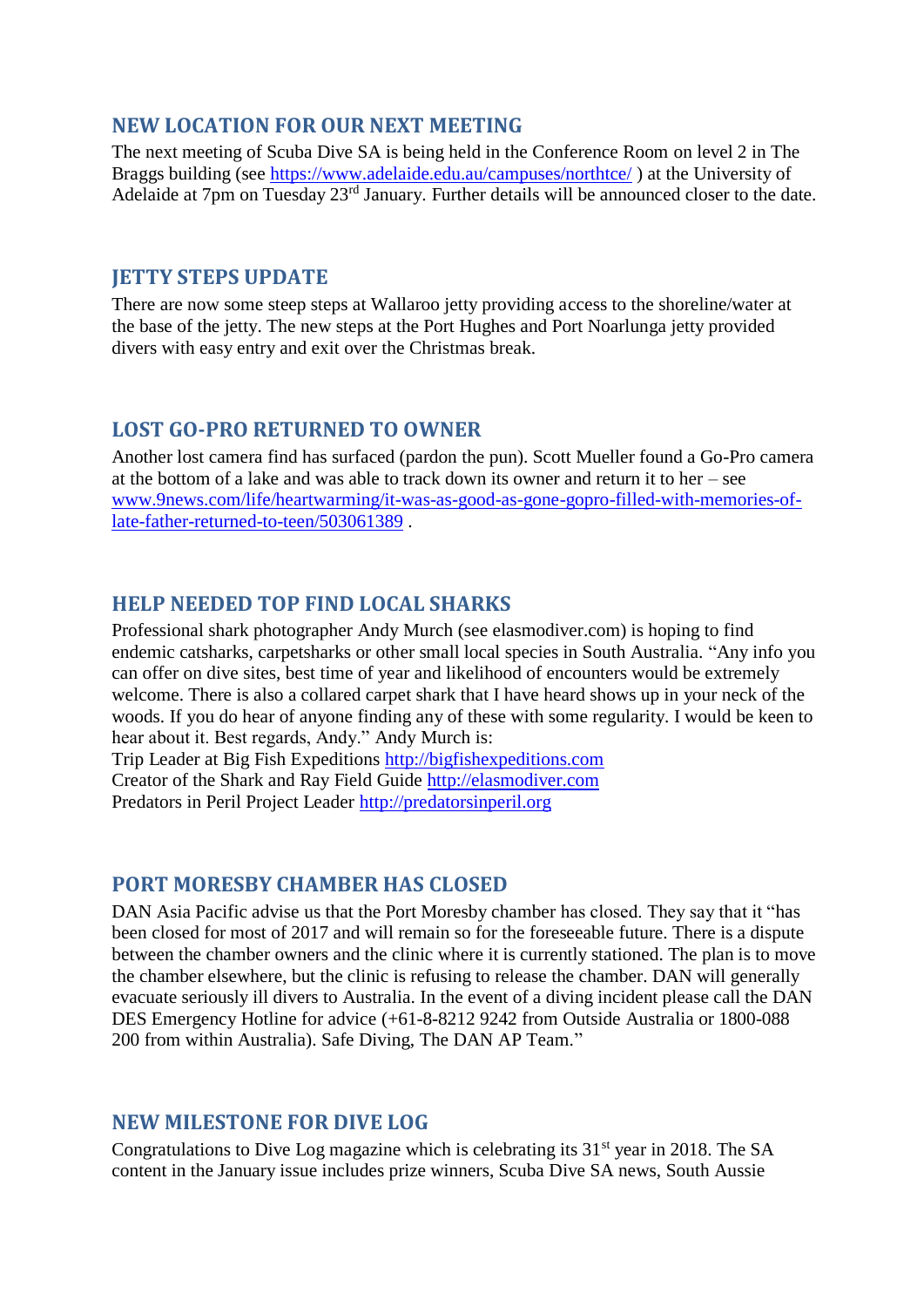Snippets, Heather Creech's column, articles by Steve Reynolds and Eliza Gow, and PT Hirschfield's Rapid Bay dive report.

### <span id="page-3-0"></span>**ScuBAR**

Our next ScuBAR is being held at 6pm on Friday  $12<sup>th</sup>$  January 2018 at the Rob Roy Hotel, 106 Halifax St, Adelaide. Danny Brock from DEWNR and the CEO of the Diver Alert Network will be our speakers for the evening. Our next ScuBAR won't be held until April due to the Mad Month of March, which includes the Fringe Festival. Our ScuBARs are sponsored by the Rob Roy Hotel, Mile End Office Furniture and Dell'Uva Wines Estate. Dell'Uva Wines are at Freeling in the Barossa Valley where they have the largest range of imported Spanish, Italian, Portuguese & French alternate wine varieties. They have now got their cellar door open at Greenock. Our thanks go to the Rob Roy Hotel, Mark Tozer of Mile End Office Furniture and Wayne Farquhar at Dell'Uva Wines for their generous support of our Federation.

### <span id="page-3-1"></span>**THANKS**

Many thanks to Author Paul G Day who has shared some underwater footage of squid and a giant octopus with us. These can be seen at<http://fbvidthis.com/v/cv5ncK9EJ58> and <http://fbvidthis.com/v/9xdkF6EhrTU> .

### <span id="page-3-2"></span>**CHRISTMAS THANKS**

Many thanks to everyone who sent us good wishes for Christmas and the new year. People like Ron Bellchambers, RecSA, OzTek2019 and PIRSA/SARDI/SafeFish.

### <span id="page-3-3"></span>**DOLPHIN STUDY**

A 2-year study by Flinders University researchers on bottlenose dolphins at Coffin Bay found that the dolphins will stay in a spot where they have plenty of food and are not threatened by sharks. The researchers used the results of the study "to call for dolphins to be considered in the management strategies of marine parks".

### <span id="page-3-4"></span>**DIVE SHOP NEWS**

Congratulations to Reef 2 Ridge on the recent opening of their new dive centre at 11 Caldwell St, Mount Gambier.

Most SA dive shops held Christmas celebrations for their staff and clients in the lead-up to Christmas.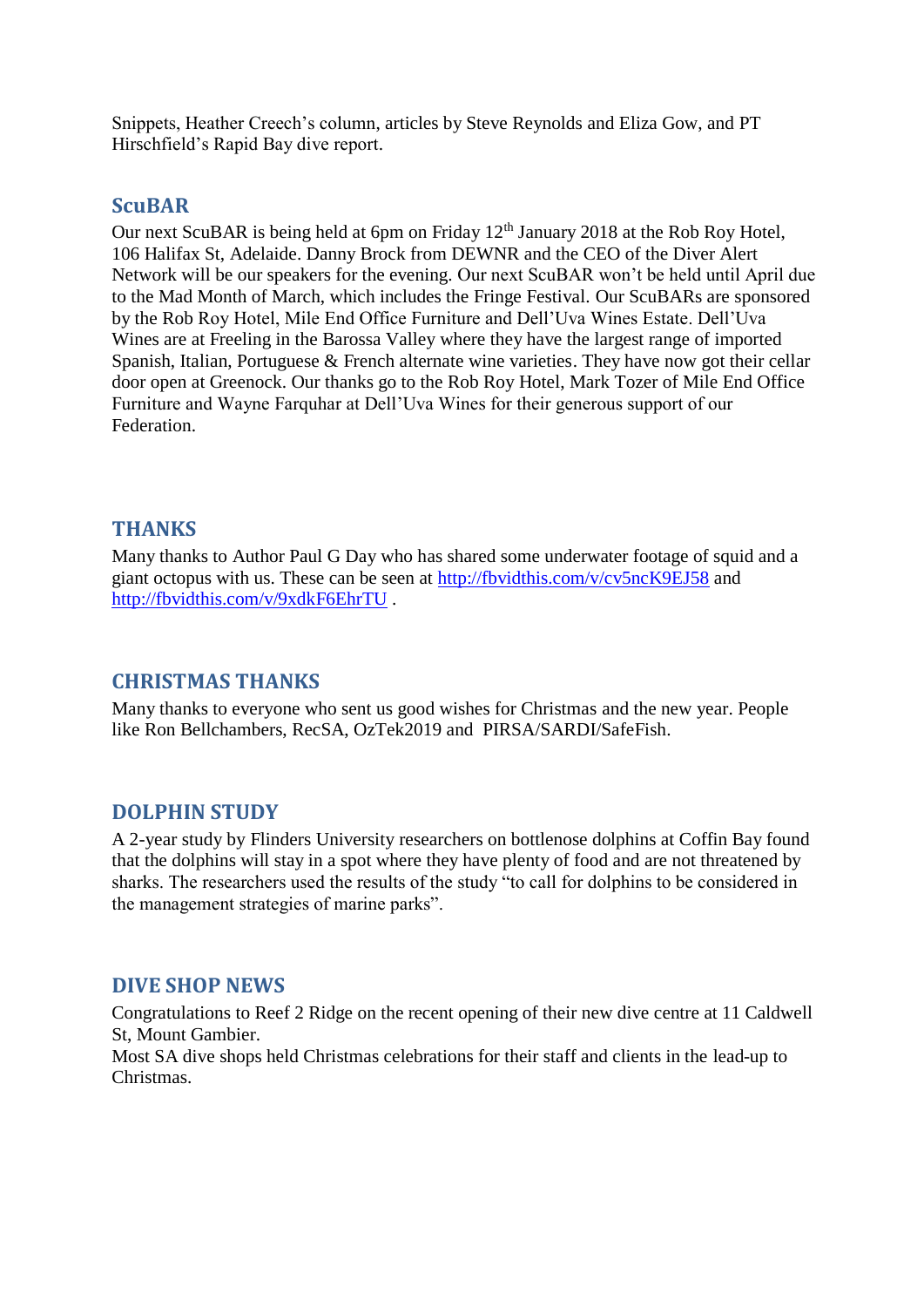# <span id="page-4-0"></span>**BREAKWATER BAN PROPOSAL**

Snorkelling around some suburban breakwaters will become a thing of the past due to recent tragedies. Swimmers have died at both the Glenelg & Semaphore breakwaters in recent years. The local councils are now considering banning people from those breakwaters altogether. It is quite possible that the breakwaters will be fenced off entirely. It was recently announced in The Advertiser that three breakwaters at Glenelg "will have access restricted at their seawards ends, and the State Government will impose a ban on swimming within 40m of all three. There will be penalties that can apply for people who are breaching this ban. "There is an expiation of \$160 plus the \$60 victims of crime levy," Infrastructure Minister Stephen Mullighan said. "There is a maximum court-imposed penalty of \$1250."" There could also be new laws against jetty jumping.

It has been pointed out that jetty jumping is already illegal but not policed. According to the web page found at [http://www.adelaidenow.com.au/news/law-order/glenelg-drowning-deaths](http://www.adelaidenow.com.au/news/law-order/glenelg-drowning-deaths-prompt-crackdown-on-jetty-jumping-reviews-of-water-safety-programs/news-story/b8dbb9804b7b9c827e6add759a252678?utm_source=The%20Advertiser&utm_medium=email&utm_campaign=editorial)[prompt-crackdown-on-jetty-jumping-reviews-of-water-safety-programs/news-](http://www.adelaidenow.com.au/news/law-order/glenelg-drowning-deaths-prompt-crackdown-on-jetty-jumping-reviews-of-water-safety-programs/news-story/b8dbb9804b7b9c827e6add759a252678?utm_source=The%20Advertiser&utm_medium=email&utm_campaign=editorial)

[story/b8dbb9804b7b9c827e6add759a252678?utm\\_source=The%20Advertiser&utm\\_medium](http://www.adelaidenow.com.au/news/law-order/glenelg-drowning-deaths-prompt-crackdown-on-jetty-jumping-reviews-of-water-safety-programs/news-story/b8dbb9804b7b9c827e6add759a252678?utm_source=The%20Advertiser&utm_medium=email&utm_campaign=editorial) [=email&utm\\_campaign=editorial](http://www.adelaidenow.com.au/news/law-order/glenelg-drowning-deaths-prompt-crackdown-on-jetty-jumping-reviews-of-water-safety-programs/news-story/b8dbb9804b7b9c827e6add759a252678?utm_source=The%20Advertiser&utm_medium=email&utm_campaign=editorial) , "The drowning of a second teenager at Glenelg beach in just over a week has prompted reviews of both water safety programs for migrants and overseas visitors as well as legislation to crack down on jetty jumping." Emergency Services Minister Chris Picton said the government would consider whether physically modifying jetties, such as altering steps that jetty-jumpers use to climb back on to jetties, could deter such behaviour. "We'll consider all the options that might be available in terms of improving safety on our beaches," he said.

# <span id="page-4-1"></span>**NEW UNDERWATER DISCOVERIES IN GREECE REVEAL ANCIENT ROMAN ENGINEERING**

Underwater excavations at Lechaion, the ancient harbour of Corinth provide insight into engineering by the Roman Empire – see

[https://www.theguardian.com/science/2017/dec/14/new-underwater-discoveries-in-greece](https://www.theguardian.com/science/2017/dec/14/new-underwater-discoveries-in-greece-reveal-ancient-roman-engineering)[reveal-ancient-roman-engineering](https://www.theguardian.com/science/2017/dec/14/new-underwater-discoveries-in-greece-reveal-ancient-roman-engineering) .

# <span id="page-4-2"></span>**CAVING STAMPS**

Australia Post issues a series of four postage stamps depicting caves last May. One of the two \$1 stamps shows Weebubbie Cave in WA. Details can be found at

<https://australiapostcollectables.com.au/stamp-issues/caves> . According to that web page, "Weebubbie Cave, near Eucla in Western Australia, is a culturally significant site to the Mirning people. Weebubbie Cave was formed millions of years ago and is the deepest cave in the Nullarbor, which itself is made up of the largest continuous block of limestone in the world. The lakes of Weebubbie Cave are filled with water so crystal clear that visibility has been measured at depths greater than 150 metres. The stamp photograph was taken by Steve Trewavas."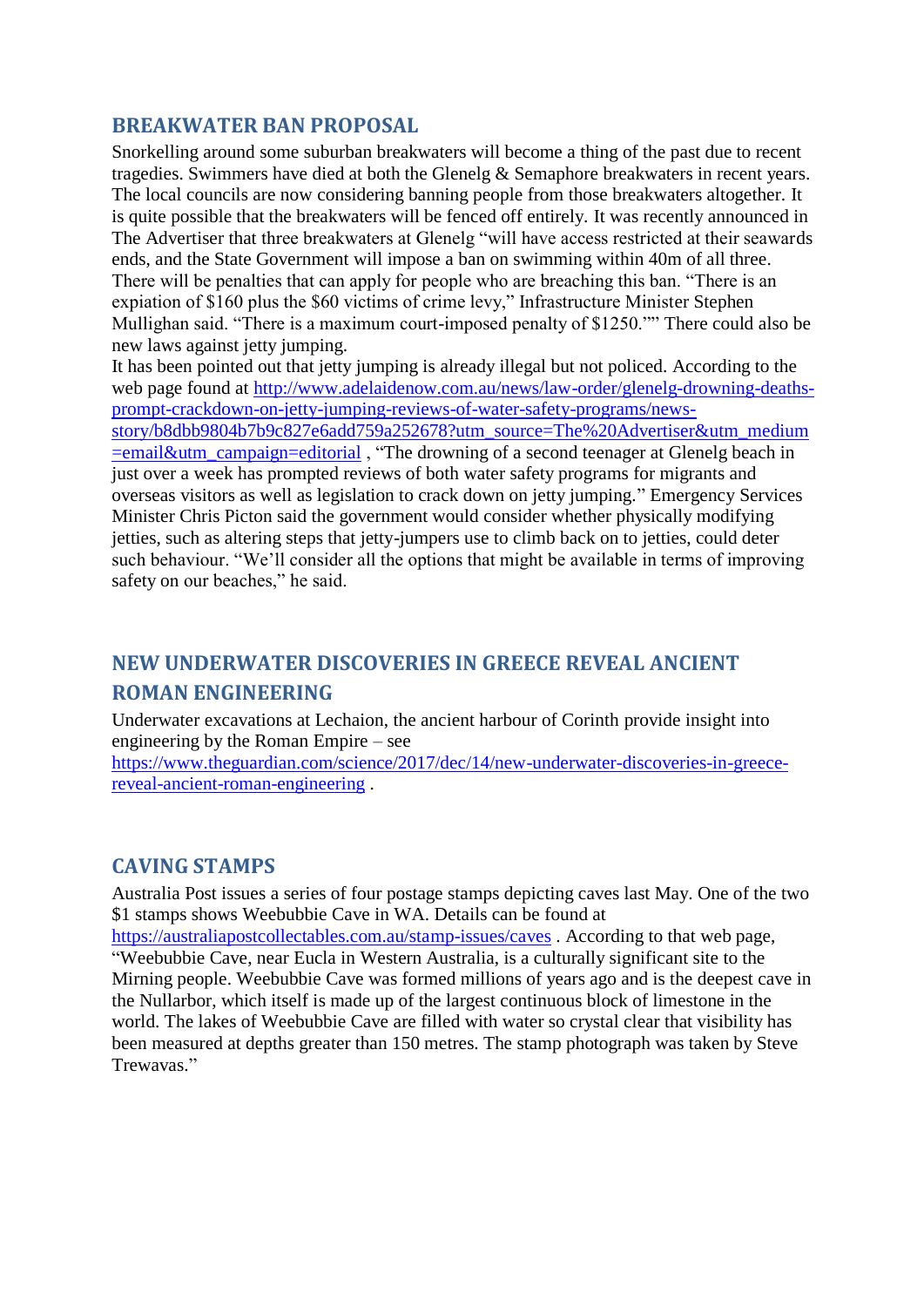### <span id="page-5-0"></span>**NEW LIFEJACKET LAWS**

New lifejacket laws came into effect on 1<sup>st</sup> December. They are designed to improve safety and reduce the risk of drowning on SA waterways and coastal waters. The new laws make the wearing of lifejackets mandatory on vessels and in water activities more often than is currently required. They apply to most boats, SUPs and surf skis. It has been pointed out that we are now "stuck wearing (lifejackets) on every night dive because we did nothing (about the proposed legislation and just) hope(d) for the best". For more information about the new legislation, visit [www.dpti.sa.gov.au/ondeck/news?a=389632](http://www.dpti.sa.gov.au/ondeck/news?a=389632) .

### <span id="page-5-1"></span>**A NEW WORLD RECORD**

The previous world record for the longest submerged human chain was beaten in Victoria's Port Phillip Bay on 2nd December when a total of 362 divers took part in the Guinness World Record Attempt. (The first record was held by SA back in 1989 when some 260 divers took to the water together at Henley Beach near the jetty. The "Henley Seafare" was being held at Henley Square. It was a hot day. Part of the programme of events for the day was an attempt to set a world record of scuba divers underwater at the same place and at the same time. The attempt had been organised by the Divers International shop and the proceeds were to be given to charity. After the record dive, a treasure hunt was held. Some bottle tops were thrown into the water and the divers rushed back in to find them in order to win prizes. Certain bottle tops were numbered for prizes. Several TV cameras were there on the day and footage was shown on the news that night, including some underwater footage. The divers only had to spend five minutes submerged together to set the record.)

# <span id="page-5-2"></span>**MANAGEMENT PLAN FOR RECREATIONAL FISHING**

The Management Plan for Recreational Fishing in South Australia is now available to read online at

[http://pir.sa.gov.au/\\_\\_data/assets/pdf\\_file/0003/296490/Recreational\\_Fishery\\_Management\\_P](http://pir.sa.gov.au/__data/assets/pdf_file/0003/296490/Recreational_Fishery_Management_Plan.pdf) [lan.pdf](http://pir.sa.gov.au/__data/assets/pdf_file/0003/296490/Recreational_Fishery_Management_Plan.pdf) . The plan provides background information about the strategic policy framework for recreational fishing in our state.

### <span id="page-5-3"></span>**SHARK FISHING REVIEW**

According to Page 14 of the Management Plan for Recreational Fishing in South Australia at [http://pir.sa.gov.au/\\_\\_data/assets/pdf\\_file/0003/296490/Recreational\\_Fishery\\_Management\\_P](http://pir.sa.gov.au/__data/assets/pdf_file/0003/296490/Recreational_Fishery_Management_Plan.pdf) [lan.pdf,](http://pir.sa.gov.au/__data/assets/pdf_file/0003/296490/Recreational_Fishery_Management_Plan.pdf) "Development and refinement of metropolitan shark fishing restrictions to address community concerns though targeted consultation with key recreational fishing stakeholders to assist in striking a balance between community concerns and recreational fishing activities."

# <span id="page-5-4"></span>**LIBERALS PLAN TO ABOLISH RECFISH SA**

According to the web page found at [http://www.news.com.au/national/south-australia/sa](http://www.news.com.au/national/south-australia/sa-liberals-vows-to-abolish-recfish-sa-replace-with-two-new-bodies/news-story/33f48a5d08b1d1bd4548f6e2145bbf44)[liberals-vows-to-abolish-recfish-sa-replace-with-two-new-bodies/news-](http://www.news.com.au/national/south-australia/sa-liberals-vows-to-abolish-recfish-sa-replace-with-two-new-bodies/news-story/33f48a5d08b1d1bd4548f6e2145bbf44)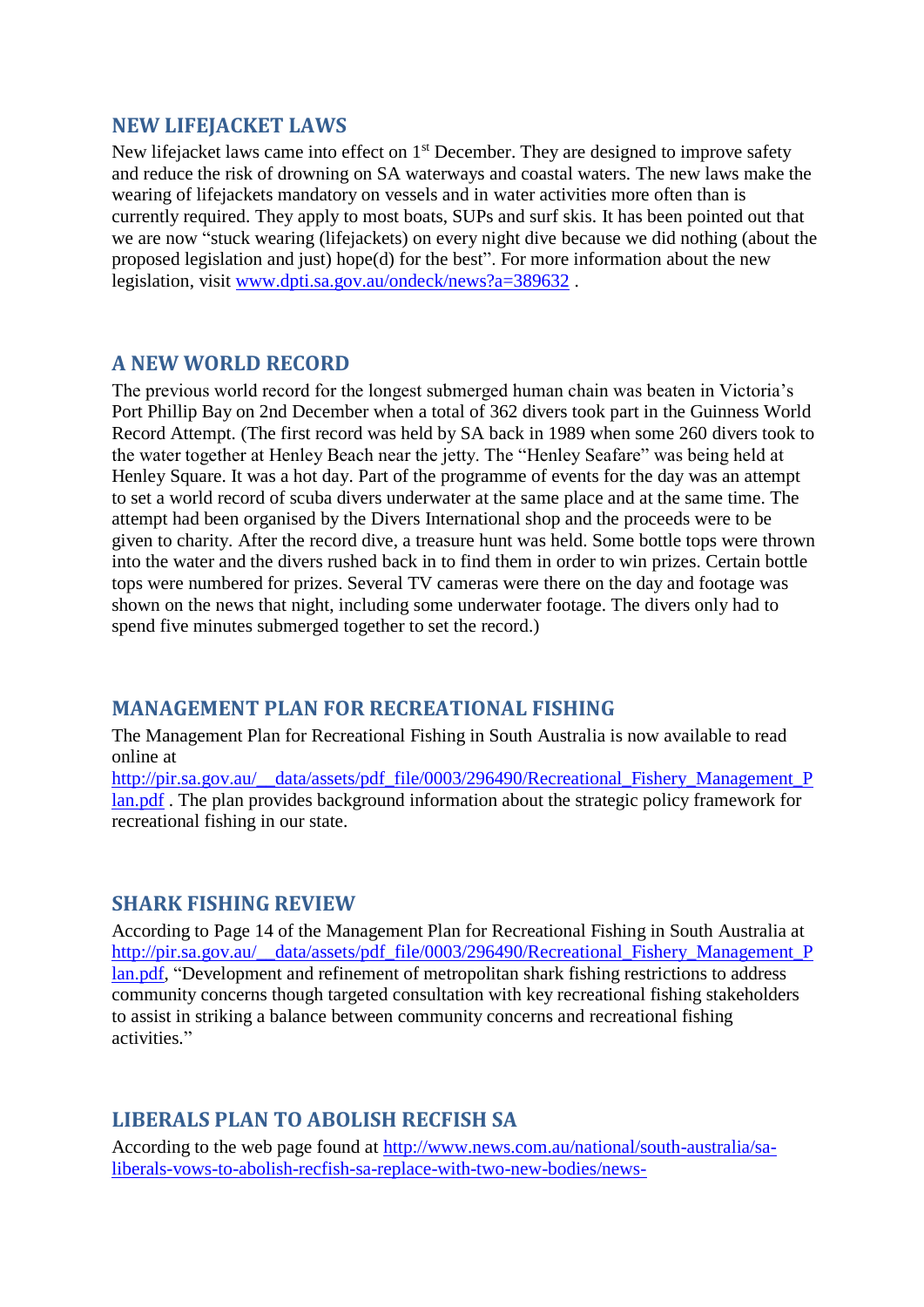[story/33f48a5d08b1d1bd4548f6e2145bbf44](http://www.news.com.au/national/south-australia/sa-liberals-vows-to-abolish-recfish-sa-replace-with-two-new-bodies/news-story/33f48a5d08b1d1bd4548f6e2145bbf44) , "SA Liberals vows to abolish RecFish SA, replace with two new bodies. The state's peak fishing body, RecFish SA, would be replaced by two new bodies under a bold Liberal Party plan to "unite" recreational and commercial fishing sectors. The Opposition claims the non-profit group has "lost the support" of tens of thousands of recreational fishers. It has promised to introduce legislation to re-establish a Fisheries Council if it wins next year's election. The council was one of more than 100 government boards and committees abolished by Premier Jay Weatherill in 2014. Mr Ridgway said the Fisheries Council would bring together the new recreational council and commercial fishing bodies, to ensure all sectors felt they had a say in decisions. "It's imperative to get the management of our fragile fisheries right and that's why we will unite our fisheries industries," Mr Ridgway said. "We want to establish a platform in which all key players in the commercial and recreational fisheries industries have a seat around the same table and can discuss how best to manage our fisheries." RecFish was paid \$125,000 in 2014 by the Government to spruik the positive aspects of its controversial marine parks policy to anglers, with a committee member saying they were gobsmacked by the deal. The marine parks policy includes no-take zones, where commercial and professional anglers are prohibited from fishing in. Mr Ridgway said supporting the policy, which had "significantly hurt" the recreational fishing industry, had led to a "disjointed and divided" sector. "South Australia's recreational fishing sector is a great contributor to our economy and an important part of our culture here in South Australia so it's important their interests are properly represented," he said. Fisheries Council will give both sectors an opportunity to work through any issues."

RecFish SA is now calling on all recreational fishers to oppose any plan by the Liberal Party to abolish RecFish SA, by directly contacting either Steven Marshall at [dunstan@parliament.sa.gov.au](mailto:dunstan@parliament.sa.gov.au) or David Ridgway at [david.ridgway@parliament.sa.gov.au](mailto:david.ridgway@parliament.sa.gov.au) . Meanwhile, it seems that the SA Liberal party supports commercial netting and longlining in Gulf St Vincent

# <span id="page-6-0"></span>**PLANS TO DREDGE PORT RIVER CHANNEL**

Local environmental groups are concerned that SA's largest port operator wants to dredge the Port River because the number of ships calling into Outer Harbor has quadrupled this year and is expected to double again in 2018. Flinders Ports has applied to the State Planning Commission to widen the existing shipping channel at Outer Harbor by 40m for a distance of 7km. This would require dredging of 1.55m cubic metres of sea matter to be relocated at Gulf St Vincent. Jim Douglas, president of the Western Adelaide Coastal Residents Association, said the economic benefit of widening the channel did not outweigh the destruction of the environment. "WACRA has serious concerns about the dredging operation and would like to see it stopped because of its massive detrimental effects on the marine environment," Mr Douglas said. "We would never want to see a repeat of the 2005 Port River dredging operation (by Flinders Ports) and the resulting cloudy water stretching ... as far as West Beach." He said he did not understand why the dredged matter would be dumped at Gulf St Vincent instead of being pumped onto land — which was safer and could be used to build sea banks in flood zones. Port Adelaide Residents Environment Protection Group president Tony Bazeley agreed. "Disposal of dredge spoil at sea is truly last century's solution," Mr Bazeley said. "The main problem arising from dredging occurs when the plume of dredged sediments smothers marine organisms and sea grass. The SA Government has spent literally millions of dollars investigating sea grass loss — 2000ha in 2005 — and its restoration. Naturally reemerging sea grass in the river near Torrens Island is particularly at risk."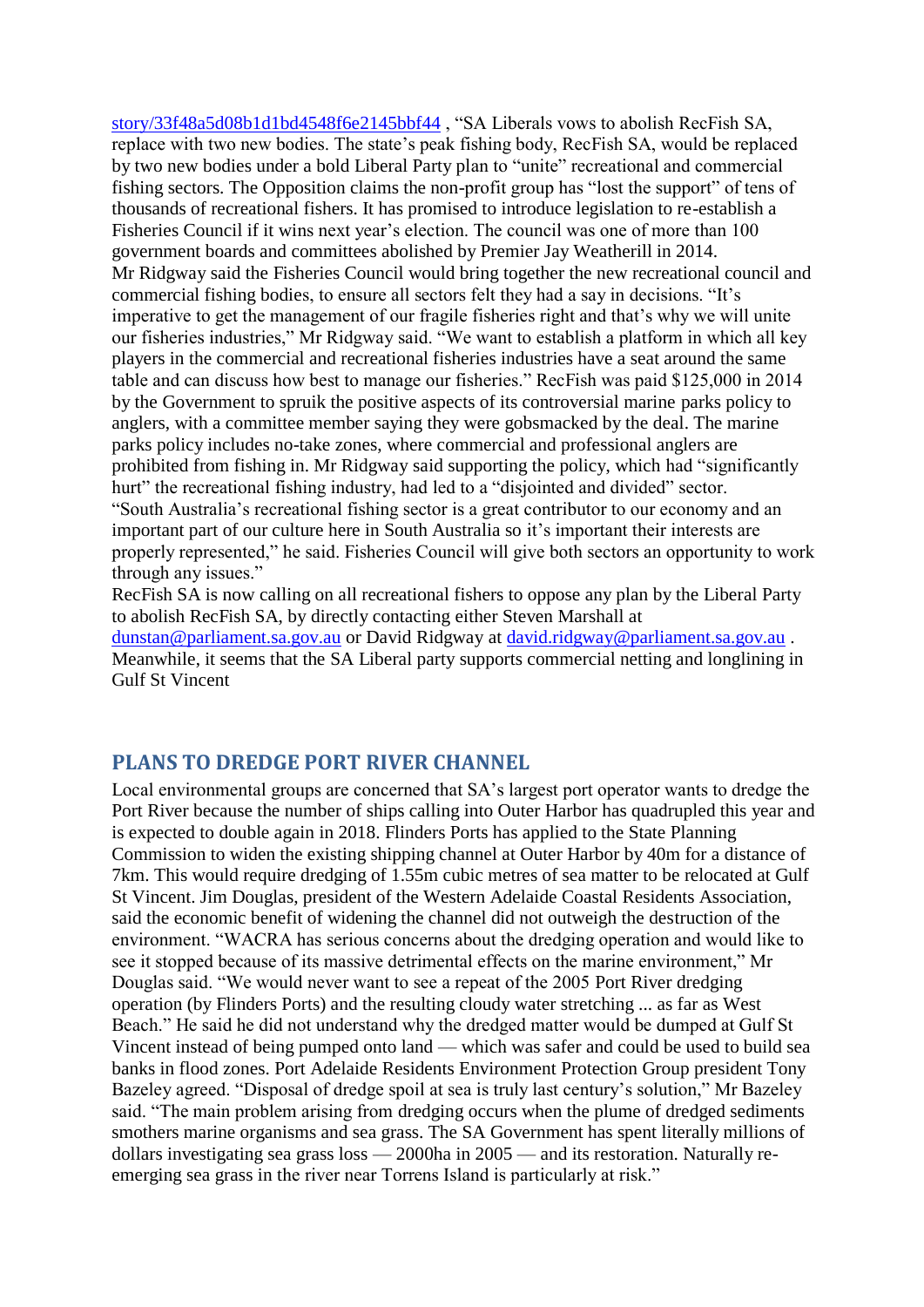Flinders Ports has acknowledged this risk and is proposing to use a vessel with "green valves" to exclude fauna and reduce stirred-up sediment, which causes the cloudy water and loss of sea vegetation.

(Source: [http://www.adelaidenow.com.au/messenger/west-beaches/plan-to-dredge-port-river](http://www.adelaidenow.com.au/messenger/west-beaches/plan-to-dredge-port-river-channel-stirs-up-environmental-fears/news-story/ca6fdbdbe50cf7bbe6f01cc24d444d26)[channel-stirs-up-environmental-fears/news-story/ca6fdbdbe50cf7bbe6f01cc24d444d26](http://www.adelaidenow.com.au/messenger/west-beaches/plan-to-dredge-port-river-channel-stirs-up-environmental-fears/news-story/ca6fdbdbe50cf7bbe6f01cc24d444d26) )

# <span id="page-7-0"></span>**SOUTH AUSTRALIAN DIVE MEDICAL PRACTITIONERS & MEDICAL FACILITIES**

SA Dive Medical Practitioners

A dive medical can be done through the RAH Hyperbaric Medicine Unit; Ph: 7074 0000 Or privately;

(Make sure you tell the receptionist that it is for an occupational/commercial dive medical.) Dr Alexander Kleinschmidt, SA Sports Medicine Ctr, 70 South Tce, Adelaide SA, 5000 Ph: (08) 8211 8002

Dr. S.L.Liaw, 1 Doctors Rd, Morphett Vale SA, 5162 Ph: (08) 83847977

Dr Eben Viljoen, Para Hills Clinic, 513 Bridge Road, Para Hills SA, 5096 Ph: (08) 8258 1033

Dr Adrian Winsor, 186 Tynte Street, North Adelaide, SA, 5006 Ph: (08) 8267 6828

A complete list of medical practitioners with training in diving medicine is maintained by the South Pacific Underwater Medicine Society (SPUMS). Look on the SPUMS website for doctors who do occupational dive medicals – [https://www.spums.org.au](https://www.spums.org.au/) .

### SA Medical Centres/Contacts – General

Divers Emergency Service / Diver Alert Network This number is attended 24 hours/day. Toll free for calls within Australia. Tel. 1800 088 200 Ambulance (they will notify the Royal Adelaide Hospital Hyperbaric Medicine Unit on instruction). 000 (112 on some mobiles)

Royal Adelaide Hospital Hyperbaric Medicine Unit North Terrace, Adelaide, South Australia Tel. (08) 8222 5116, (08) 7074 0000

SA Water Police Tel. (08) 8242 3466

Medical Centres/Contacts -Adelaide Royal Adelaide Hospital Hyperbaric Medicine Unit, North Terrace, Adelaide, South Australia Tel. (08) 8222 5116, (08) 7074 0000 Flinders Medical Centre, Flinders Drive, Bedford Pk., South Australia Tel. (08) 8204 5511 Noarlunga Hospital, Alexander Kelly Dr., Noarlunga Centre, South Australia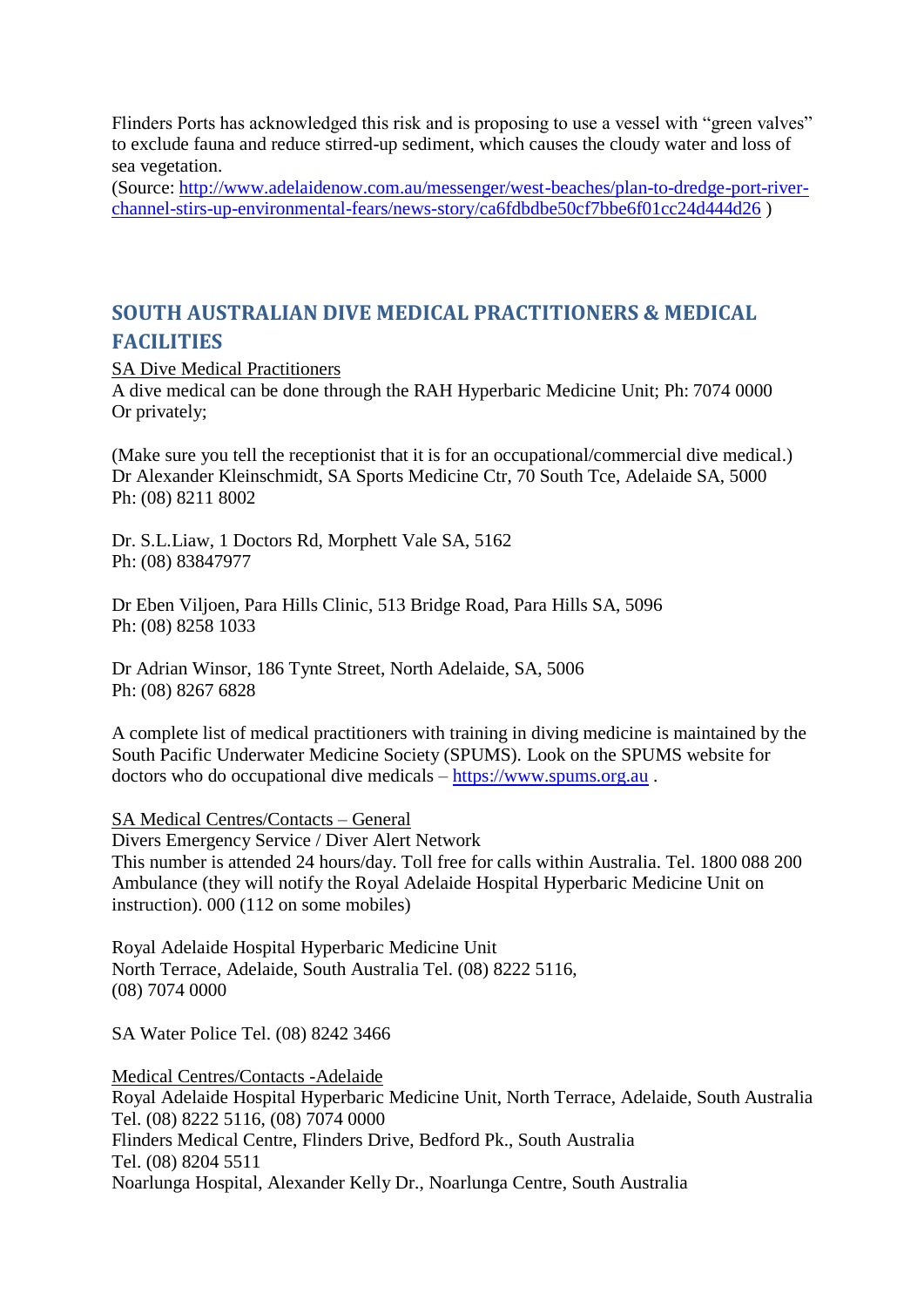#### Tel. (08) 8384 9222

Further details regarding country medical services can be found at [http://mlssa.org.au/2017/12/01/south-australian-dive-medical-practitioners-medical-facilities/.](http://mlssa.org.au/2017/12/01/south-australian-dive-medical-practitioners-medical-facilities/)

# <span id="page-8-0"></span>**RADIOACTIVE SUBSTANCES ARE SEEPING OUT OF A UNITED STATES NUCLEAR WASTE DUMP ON A REMOTE AND LOW-LYING PACIFIC ATOLL**

Rising seas caused by climate change are seeping inside a United States nuclear waste dump on a remote and low-lying Pacific atoll, flushing out radioactive substances left behind from some of the world's largest atomic weapons tests. In the late 1970s, Runit Island, on the remote Enewetak Atoll, was the scene of the largest nuclear clean-up in United States history. Highly contaminated debris left over from dozens of atomic weapons tests was dumped into a 100-metre wide bomb crater on the tip of the uninhabited island. US Army engineers sealed it up with a half-metre thick concrete cap almost the size of an Australian football ground, then left the island. Now with sea levels rising, water has begun to penetrate the dome. Visit [http://www.abc.net.au/news/2017-11-27/the-dome-runit-island-nuclear-test-leaking-due-to](http://www.abc.net.au/news/2017-11-27/the-dome-runit-island-nuclear-test-leaking-due-to-climate-change/9161442?pfmredir=sm)[climate-change/9161442?pfmredir=sm](http://www.abc.net.au/news/2017-11-27/the-dome-runit-island-nuclear-test-leaking-due-to-climate-change/9161442?pfmredir=sm) for further details.

# <span id="page-8-1"></span>**PACIFIC ISLAND COUNTRIES COULD LOSE MOST OF THE FISH IN LOCAL WATERS**

Meanwhile, Pacific Island countries could lose most of the of fish in local waters under climate change. According to a new Nippon Foundation-Nereus Program study published in Marine Policy, many Pacific Island nations will lose 50 to 80% of marine species in their waters by the end of the 21st century if climate change continues unchecked. This area of the ocean is projected to be the most severely impacted by aspects of climate change. (Source: [http://www.nereusprogram.org/pacific-island-countries-could-lose-50-80-of-fish-in-local](http://www.nereusprogram.org/pacific-island-countries-could-lose-50-80-of-fish-in-local-waters-under-climate-change/)[waters-under-climate-change/](http://www.nereusprogram.org/pacific-island-countries-could-lose-50-80-of-fish-in-local-waters-under-climate-change/) )

### <span id="page-8-2"></span>**CLUBS TO INFORM US OF THEIR CURRENT MEMBERSHIP NUMBERS**

We need to know the total number of financial members that we are representing, therefore we require member clubs to inform us of the current number of members that they have. We need your club to inform us of your membership numbers ASAP. Please ensure that your club secretary sends those details to us via  $info@sdfsa.net$ . Many thanks to those clubs that have already responded.

# <span id="page-8-3"></span>**CONGRATULATIONS**

Congratulations go to both Dan Monceaux & Jenny Moxham on having their 'fishing cruelty' letters to the editor published on p.71 in today's Sunday Mail. They can be seen at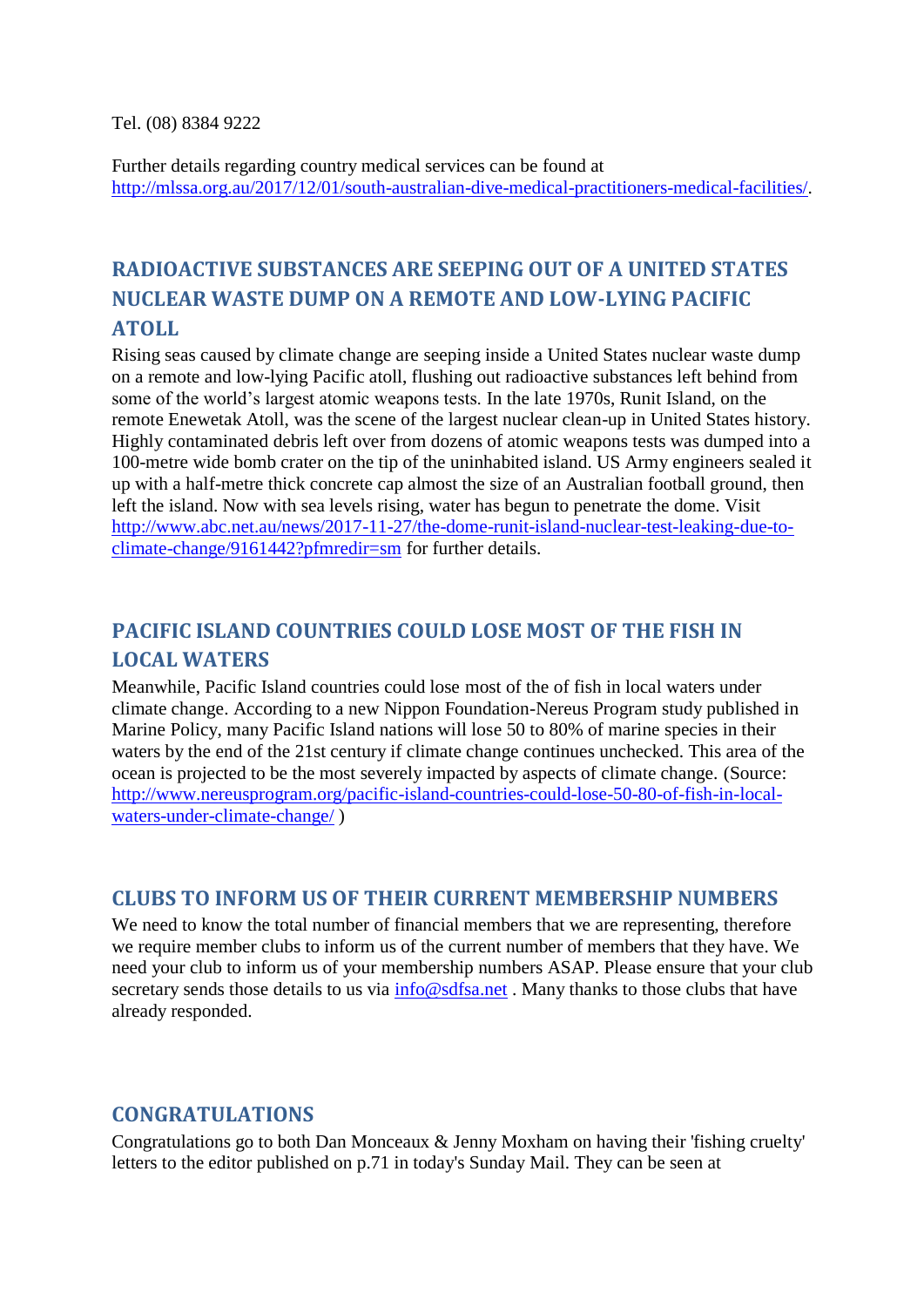[http://www.adelaidenow.com.au/news/opinion/letters-to-the-editor-december-3/news](http://www.adelaidenow.com.au/news/opinion/letters-to-the-editor-december-3/news-story/34e00df8f267ccfcef02a81c30a6c3ba)[story/34e00df8f267ccfcef02a81c30a6c3ba](http://www.adelaidenow.com.au/news/opinion/letters-to-the-editor-december-3/news-story/34e00df8f267ccfcef02a81c30a6c3ba).

Congratulations to Carl Charter on being appointed the Program Manager at Reef Watch.

# <span id="page-9-0"></span>**FAREWELL TO ALEX**

Farewell to Alex Gaut who finished working at the Conservation Council of SA at the end of November. We wish Alex all the best & thank her for her considerable support.

# <span id="page-9-1"></span>**2018 CALENDARS**

The Australian Marine Conservation Society has a 2018 Amazing Oceans Calendar priced at \$19.95. They say that it "brings the colour and diversity of our oceans to life, with 12 stunning images donated by incredibly talented Australian photographers. Ideal as a gift for friends and family, the calendar will brighten up the home or office all year round." Visit <https://www.marineconservation.org.au/products.php/487/amazing-oceans-calendar-2018> for more details.

Reef Life Surveys have produced a 2018 calendar. Each calendar costs \$15 (plus postage.). The squares are large enough to write brief notes and the page is landscape A4. Visit <https://t.co/IamyzX3hup> or<https://reeflifesurvey.com/2018-wall-calendar/> to place an order for 2018 calendars.

an ocean diving calendar each year.

There are also the 2018 Ocean Calendar and the 2018 Caves Calendar, said to be "the perfect Xmas presents for the divers in your life". Calendars are \$25 each plus postage. International postage is \$15 for up to 3 calendars. Email [liz@lizrogersphotography.com](mailto:liz@lizrogersphotography.com) with your order and postage address. Payments by PayPal to [liz@lizrogersphotography.com](mailto:liz@lizrogersphotography.com) or by EFT. Visit <https://www.facebook.com/errbrr/posts/10159408701745262> for more details.

# <span id="page-9-2"></span>**SECCHI DISK MARINE MONITORING PROGRAM**

The Friends of Gulf St Vincent have been running the secchi disk marine monitoring program for a few years, tracking changes in water turbidity over time and identifying pollution hotspots. Thanks to the Adelaide & Mt Lofty Ranges NRM, they now have an interactive website that shows trends in marine water clarity over time at 25 sites around the gulf and southern metropolitan coast. You can view this at <http://secchi.org.au/> . The Secchi Disk Project Officer, Melanie Rees has provided us with an article on the project and the website's features. Further details are included in the January issue of our SDSFSA Bulletin.

# <span id="page-9-3"></span>**REDUCED MURRAY OUTFLOWS IMPACTING ON SOUTHERN OCEAN**

Researchers from Adelaide University say that reduced outflows from the River Murray are affecting marine life up to 60km out into the Southern Ocean. The researchers have analysed 15 years of satellite images to determine the amount of phytoplankton that floats in the sea outside the Murray Mouth during various flows. Phytoplankton blooms vanished during the last drought, prompting researchers to call for river management plans to include the potential impacts on Southern Ocean ecosystems.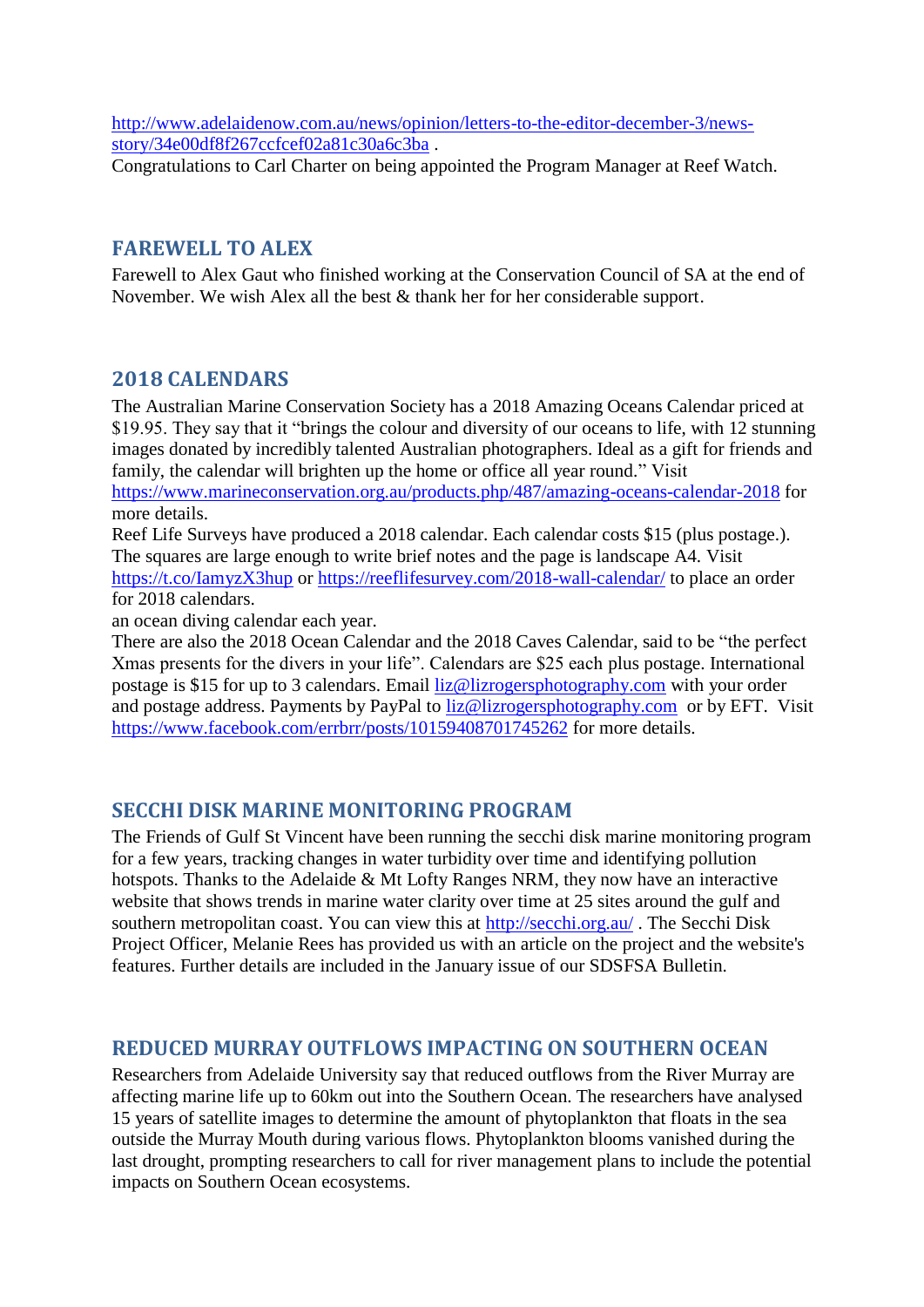# <span id="page-10-0"></span>**SHARK PATROLS**

Aerial shark patrols will be made along the Adelaide metropolitan coastline and Rapid Bay, and between Goolwa & Victor Harbor, until April 2018.

### <span id="page-10-1"></span>**"CLEVER BUOY" SHARK DETECTION SYSTEM**

Smart Marine Systems (formerly Shark Mitigation Systems) produce the "Clever Buoy" shark detection system. The system uses sonar technology to create a virtual net to detect sharks and alert authorities and beach users. It is now being adapted for environmental and communication uses. The system was recently adopted for trial in southern California. SMS originally sold those patented camouflage wetsuits to protect swimmers and divers from sharks. SMS are also interested in The Seabin Project in which a pump-based ocean cleaning gadget that floats in marinas catching plastic, fishing line and oil and filtering out clean water.

# <span id="page-10-2"></span>**RAYS IN SA**

There are about 630 species of rays worldwide. The most popular species spotted in South Australian waters are the smooth ray, southern eagle ray, southern fiddler ray and coastal stingaree. SA's marine parks are top spots to see stingrays, especially at Coffin Bay within Thorny Passage Marine Park, Encounter Marine Park and at Neptune Islands Marine Park, as well as the shallow waters of Barker Inlet in the Adelaide Dolphin Sanctuary.

# <span id="page-10-3"></span>**STINGRAY STING TREATMENT**

If a stingray accidentally stings you, pour hot water over the sting to ease the pain. If you follow the first aid advice found at [http://www.stjohnnsw.com.au/bites-and-stings-quick](http://www.stjohnnsw.com.au/bites-and-stings-quick-guide/)[guide/](http://www.stjohnnsw.com.au/bites-and-stings-quick-guide/) , you: - Follow DRSABCD action plan. Calm patient. Place patient's stung limb in hot water (as hot as you, the first aider, can tolerate). Ensure call for ambulance (triple zero, 000) has been made. Use hot water treatment to the bite or sting of a: Blue-bottle (Pacific Man-O-War) jellyfish Bullrout fish **Catfish** Crown-of-Thorns starfish **Stingray** Stonefish Non-tropical minor jellyfish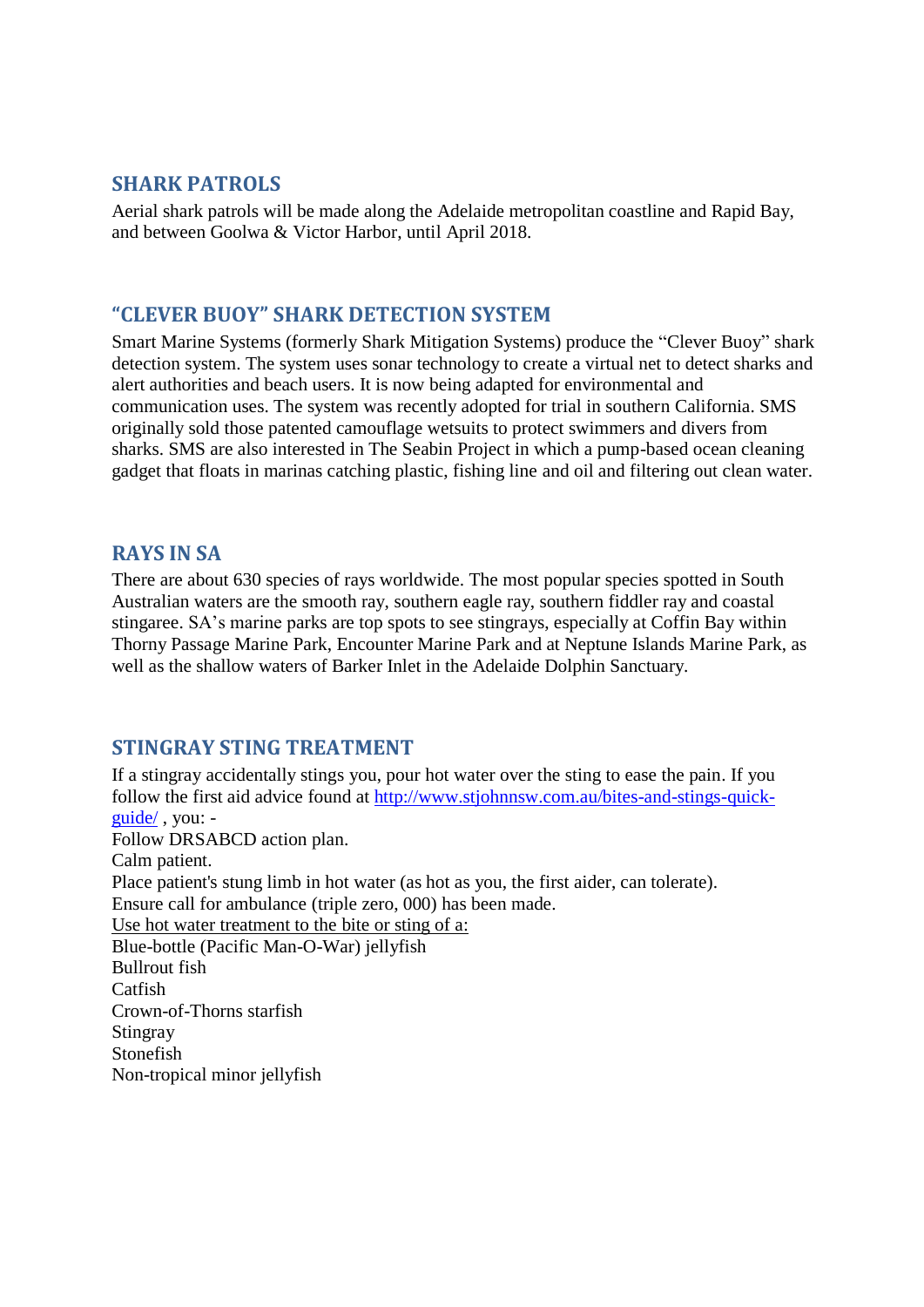### <span id="page-11-0"></span>**SUBMARINE AE1 FOUND**

According to the web page found at [www.adelaidenow.com.au/news/national/australian](http://www.adelaidenow.com.au/news/national/australian-submarine-that-disappeared-over-100-years-ago-has-been-found/news-story/f4437dcaf469349a37a13026ce6b424f?utm_source=The%20Advertiser&utm_medium=email&utm_campaign=editorial)[submarine-that-disappeared-over-100-years-ago-has-been-found/news](http://www.adelaidenow.com.au/news/national/australian-submarine-that-disappeared-over-100-years-ago-has-been-found/news-story/f4437dcaf469349a37a13026ce6b424f?utm_source=The%20Advertiser&utm_medium=email&utm_campaign=editorial)[story/f4437dcaf469349a37a13026ce6b424f?utm\\_source=The%20Advertiser&utm\\_medium=e](http://www.adelaidenow.com.au/news/national/australian-submarine-that-disappeared-over-100-years-ago-has-been-found/news-story/f4437dcaf469349a37a13026ce6b424f?utm_source=The%20Advertiser&utm_medium=email&utm_campaign=editorial) [mail&utm\\_campaign=editorial](http://www.adelaidenow.com.au/news/national/australian-submarine-that-disappeared-over-100-years-ago-has-been-found/news-story/f4437dcaf469349a37a13026ce6b424f?utm_source=The%20Advertiser&utm_medium=email&utm_campaign=editorial), the submarine AE1 has been found off the coast of PNG. The ANMM, the navy, corporate donors and associations conducting a joint project were surveying the area using an AUV equipped with side scan sonar and multibeam echo-sounder. The AE1 had disappeared with 35 men while patrolling the Duke of York Island group in September 1914 at the outbreak of World War I. See also [https://www.msn.com/en](https://www.msn.com/en-au/news/australia/aust-wwi-submarine-found-after-103-years/ar-BBH5G9E?ocid=spartanntp)[au/news/australia/aust-wwi-submarine-found-after-103-years/ar-BBH5G9E?ocid=spartanntp](https://www.msn.com/en-au/news/australia/aust-wwi-submarine-found-after-103-years/ar-BBH5G9E?ocid=spartanntp) .

### <span id="page-11-1"></span>**FINES FOR ENTERING ZANONI SITE WITHOUT A PERMIT**

Under recent changes to the Historic Shipwrecks Act, the maximum penalty for entering the Off-Shore Ardrossan Marine Park Sanctuary Zone without a permit has risen from \$1250 to \$10,000. Recent amendments to the act give inspectors the ability to impose \$750 on-the-spot fines. Both the boat owner and the person operating the boat are liable for a fine. DEWNR Acting Maritime Heritage Officer Peta Straiton said it was vital that water users stayed well away from significant wrecks. The Marine Fishers Association Inc. recently issued a "Zanoni reminder for fishers - As the annual snapper closure comes to an end, fishers are being reminded that fines of up to \$10,000 apply for entering the protected zone around the wreck of Zanoni off Ardrossan. Fishing is not allowed inside the Off-Shore Ardrossan Marine Park Sanctuary Zone, and all boats have been excluded from the 550m radius around Zanoni since it was declared a historic wreck in 1983. Department of Environment, Water and Natural Resources Marine Park Compliance Coordinator Andrew Burnell said there would be increased patrols around the wreck over coming months. "DEWNR and PIRSA Fisheries conduct aerial and on-water patrols in the area, and that has resulted in 28 prosecutions for people found fishing in the Zanoni protected zone in the past two years," Mr Burnell said. "Under recent changes to the Historic Shipwrecks Act, the maximum penalty for entering this zone without a permit has risen from \$1250 to \$10,000, so it's a significant amount. "Recent amendments to the act give inspectors the ability to impose \$750 on-the-spot fines. "It's also important to remember that both the boat owner and the person operating the boat are liable for a fine." DEWNR Acting Maritime Heritage Officer Peta Straiton said it was vital that water users stayed well away from significant wrecks. "Wrecks of this age are very delicate and can be easily damaged by anchors, fishing lines and ropes," Ms Straiton said. "People have anchored on and near Zanoni in the past, and dragged anchor chains and snagged ropes tearing off pieces of copper sheeting and snapping wooden frames. "One selfish individual even dropped a cement mooring into the middle of the wreck a few years ago, crushing part of the deck and portside bow. "This lovely old ship is the most complete 19th-century composite shipwreck in the state, and possibly the country, but irresponsible water users are gradually destroying it. "It's extremely disappointing that some people think that a feed of fish is worth more than protecting our irreplaceable maritime heritage." The Zanoni Historic Shipwreck Protected Zone is 10 nautical miles off Ardrossan, and boating within 550m of GPS coordinate 34° 30' 43.8" S, 138° 03' 47.9" E is prohibited. Signs are in place at the Ardrossan boat ramp as a reminder to water users."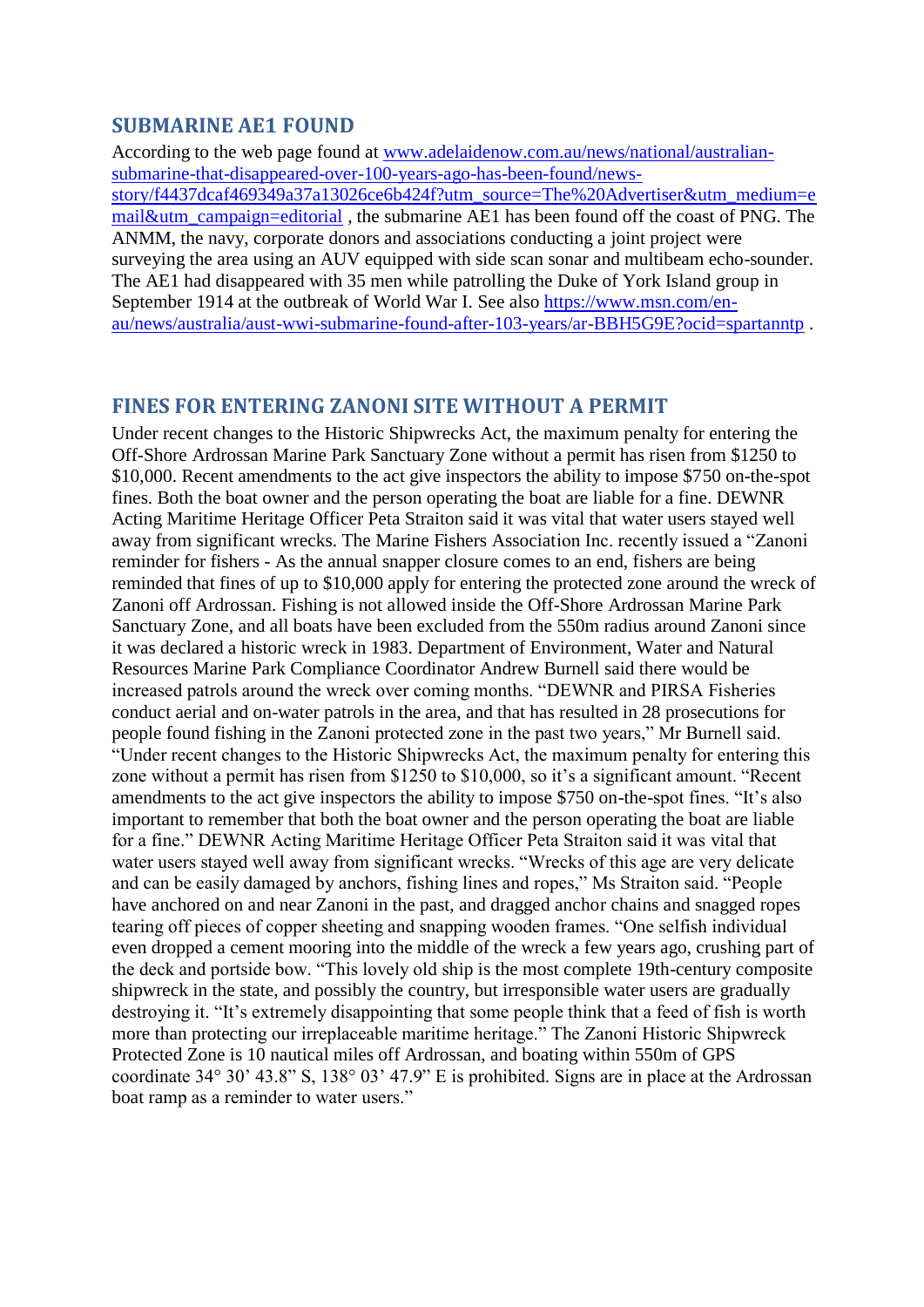# <span id="page-12-0"></span>**SALMON SNORKELLING IN CANADA**

<span id="page-12-1"></span>2m-high cliff, Class 2 rapids, etc.. ending at the ocean.

Senior Christine Retschlag recently wrote about snorkelling with salmon in the cold waters of Canada's Campbell River for "The Senior Traveller" (part of "The Senior – South Australia"). It seems that Campbell River is on Vancouver Island, and the water there was just 14°C when Christine was there. She went diving through Destiny River Adventures [\(www.destinyriver.com\)](http://www.destinyriver.com/) who say that their Salmon Snorkelling tours run from mid-July to the end of September. All of the required snorkelling gear is provided for the tours. If, like Christine, you seek adventure (rather than dementia), a Salmon Snorkelling tour through Destiny River Adventures includes a river raft, snorkelling in three pools, jumping off pf a

# **NEW CORAL SPECIES DISCOVERED ON GREAT BARRIER REEF**

"A scientific research expedition to the Great Barrier Reef has discovered what's believed to be the first new coral species found in more than 30 years. The discovery was made during 21-day expedition by the non-profit reef research group, Great Barrier Reef Legacy (John Rumney, director). But a global coral expert (Dr Charlie Veron) who was part of that mission warns the reef is still in grave danger and could be gone within 15 years." A 3-minute audio can be heard at [http://www.abc.net.au/radio/programs/am/new-coral-species-discovered-in](http://www.abc.net.au/radio/programs/am/new-coral-species-discovered-in-endangered-great-barrier-reef/9234592)[endangered-great-barrier-reef/9234592](http://www.abc.net.au/radio/programs/am/new-coral-species-discovered-in-endangered-great-barrier-reef/9234592) . Also see [http://www.abc.net.au/news/2017-11-](http://www.abc.net.au/news/2017-11-15/major-research-mission-to-save-great-barrier-reef-kicks-off/9150970) [15/major-research-mission-to-save-great-barrier-reef-kicks-off/9150970](http://www.abc.net.au/news/2017-11-15/major-research-mission-to-save-great-barrier-reef-kicks-off/9150970) .

# <span id="page-12-2"></span>**BRIGHTON JETTY CLASSIC**

The Brighton Jetty Classic is being held on Sunday 4<sup>th</sup> February 2018. The Channel 7 Brighton Jetty Classic is South Australia's largest open water swim and street festival. It attracts a field in excess of 1,000 entries for the 1,500m and 400m swims and now includes a 100m family swim, so everyone can be involved. Visit [www.brightonjettyclassic.com](http://www.brightonjettyclassic.com/) for more details.

# <span id="page-12-3"></span>**CitSciOz18**

CitSciOz18will be held from February 7-9<sup>th</sup> 2018 in Adelaide. The final keynote speaker has been confirmed as Dr. Alan Finkel, Australia's Chief Scientist. Dr. Finkel is an engineer, neuroscientist, successful entrepreneur and philanthropist with a personal commitment to innovation and commercialisation. He is passionate about communicating the wonders of science. Dr. Finkel completes an exceptional line up of key note speakers.

# <span id="page-12-4"></span>**19TH INTERNATIONAL CONFERENCE ON SHELLFISH RESTORATION**

The 19th International Conference on Shellfish Restoration is being held in Adelaide from 19th – 21st February 2018. This three-day conference will provide a forum that fosters partnerships, initiatives and exchanges of information necessary to further the science and practice of shellfish restoration efforts around the world. Attendees include representatives from the shellfish aquaculture industry, government, academia, NGO, community groups,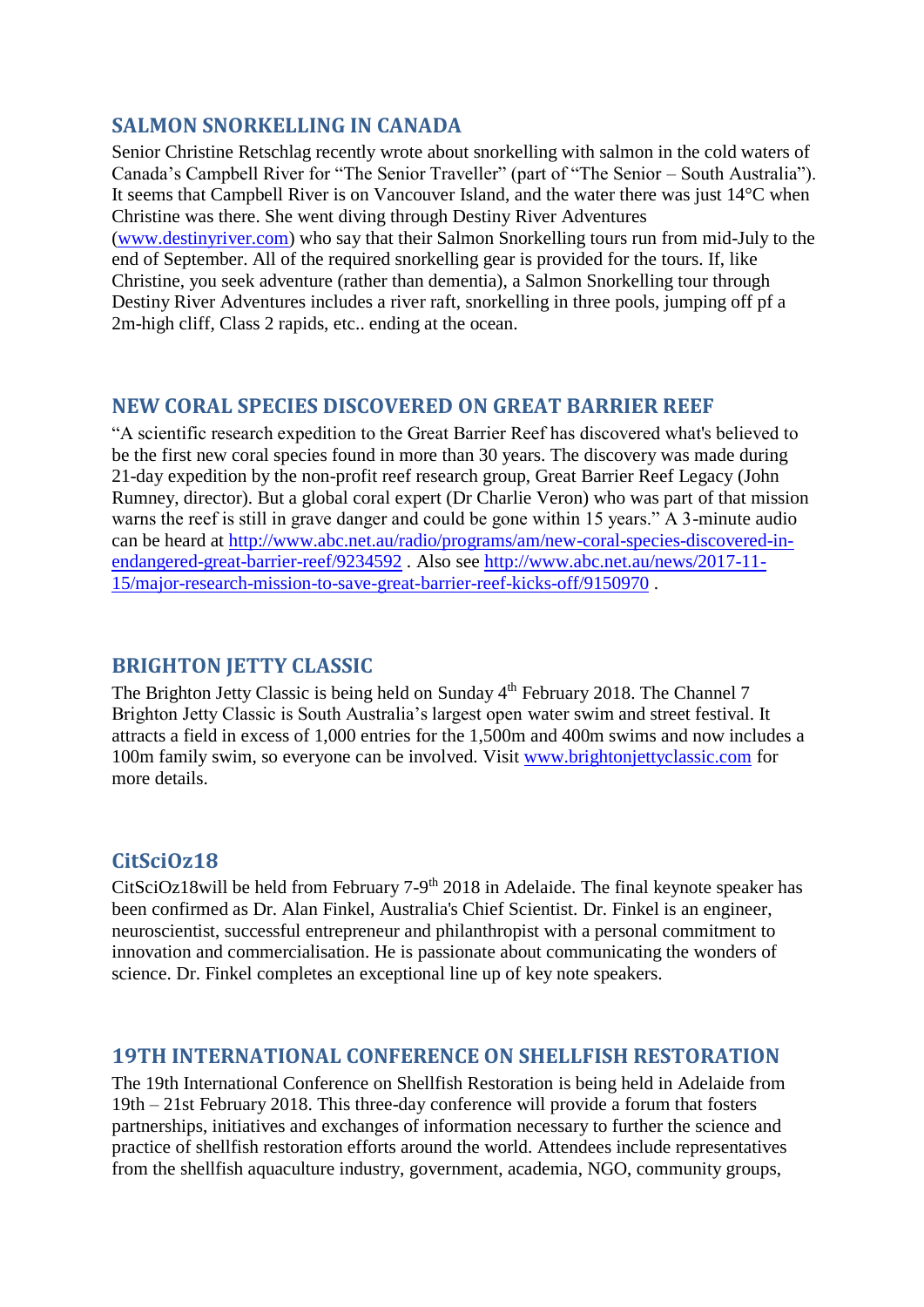practitioners and other restoration supporters. The conference will feature invited speakers, panel sessions, contributed oral and poster sessions and interactive workshops. The schedule will allow for social interactions and collaborations in a relaxed atmosphere.

### <span id="page-13-0"></span>**DIVE FOR CANCER**

Next year's Dive for Cancer event is being held at 9.30am on Sunday 25<sup>th</sup> February 2018 at Port Noarlunga – see<https://www.facebook.com/diveforcancer/> or <http://www.diveforcancer.com.au/buy-ticket/> .

# <span id="page-13-1"></span>**PARKS & LEISURE AUSTRALIA + RECREATION SA CONFERENCE**

The 2018 Parks & Leisure Australia + Recreation SA Conference is being held on Thursday 7th June 2018.

# <span id="page-13-2"></span>**CALENDAR DATES FOR OTHER EVENTS:**

### ADEX 2018

According to page 59 of the January issue of Dive Log, ADEX is being held in Singapore 6 8<sup>th</sup> April. Visit [www.adex.asia](http://www.adex.asia/) for more details.

AIDE 2018

The Australia International Dive Expo is being held at the International Convention Centre in Sydney 2nd to  $6<sup>th</sup>$  August 2018 (in collaboration with the Sydney International Boat Show). Details can be found on pages 24 & 63 of the January issue of Dive Log. Visit

[www.australiadiveexpo.com](http://www.australiadiveexpo.com/) for more details.

OZTek2019

OZTek2019 will be held at the International Convention Centre Sydney, Darling Harbour on March 16/17, 2019. Visit [www.oztek.com.au](http://www.oztek.com.au/) for more details.

Details for many forthcoming events can be found at [http://www.divelog.net.au/news-events/.](http://www.divelog.net.au/news-events/) Visit the web page found at<http://www.tourism.sa.com/events/event-news-edition-two.aspx> to see the latest from Events South Australia.

# <span id="page-13-3"></span>**SENATE INQUIRY INTO CURRENT & FUTURE IMPACTS OF CLIMATE CHANGE ON MARINE FISHERIES & BIODIVERSITY**

The senate inquiry into current and future impacts of climate change on marine fisheries and biodiversity was released on the 6 December. The review provided recommendations regarding resourcing of research capacity (i.e. IMOS, RV investigator) as well as reiterated some of the recommendations to come out of marine fisheries and aquaculture productivity commission (i.e. recreational licensing, data collection, OCS). Recommendations that are of particular relevance to FRDC include:

• Recommendation 1: The committee recommends that the Australian Government review the funding provided for research into the effects of climate change on the marine